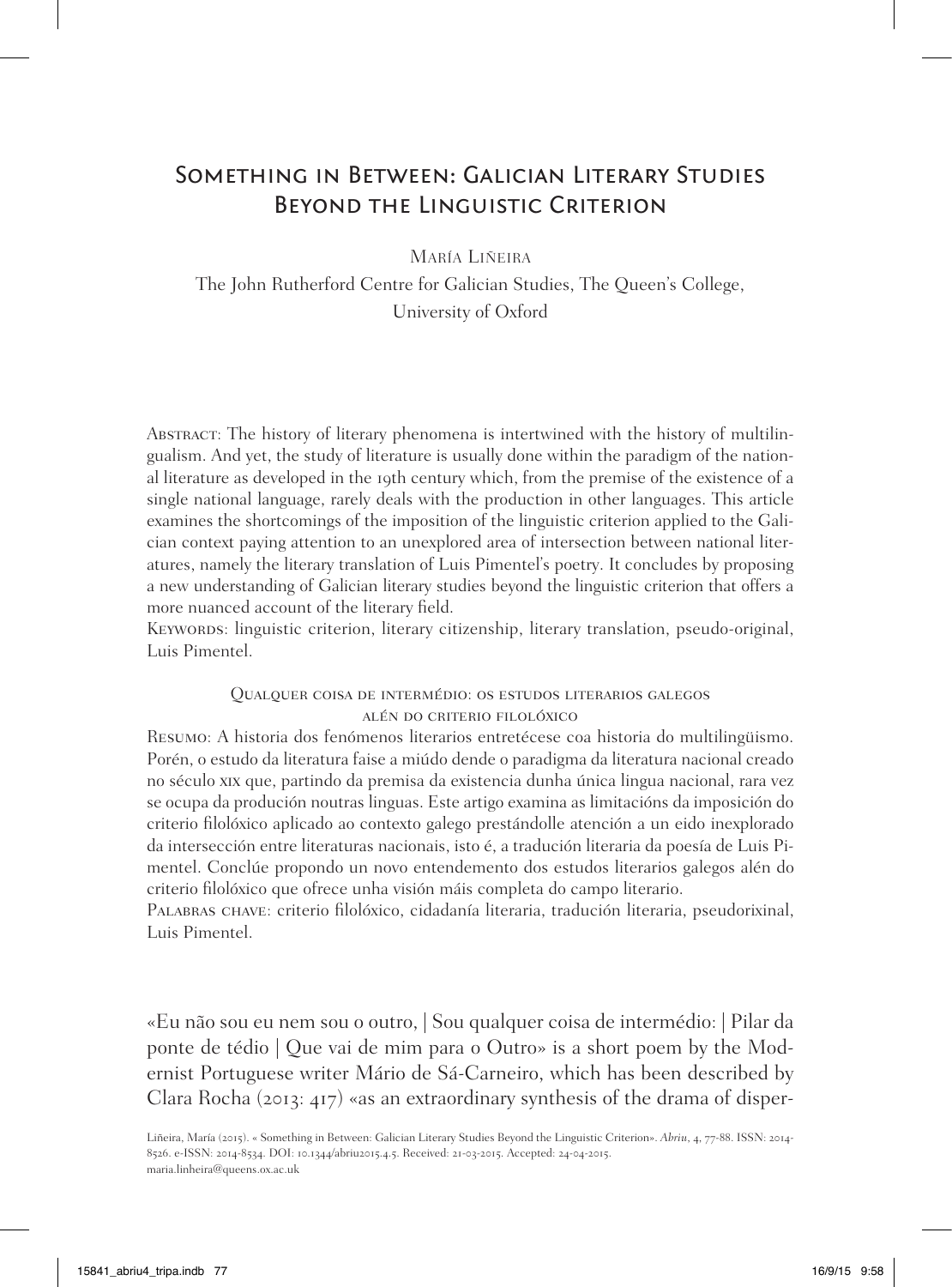sion or the multiplication of the "I", which would become central to his work». Although Sá-Carneiro was writing about gender identity, his words have accompanied me during my research on the linguistic identities of Galician writers, where the present article has its roots. The angst poured into his lines is proof that failing to construct a single and stable gender identity in a society where gender is clearly defined and policed often constitutes a drama. Many writers, the Galician Alfredo Conde springs to mind (Vilavedra 2010: 86-95), have expressed similar feelings regarding their linguistic choices. Yet, despite the ubiquity of this feeling, we must be careful not to generalise. As Kirsty Hooper has pointed out, the tension between Galician and Spanish linguistic identities can be problematic, «or, more controversially, [...] not so problematic» (2007: 2). This article explores that «something in between» the Galician and the Spanish national literatures, both defined by language, through the case-study of Luis Pimentel to show the wealth of literary phenomena which is lost when we rigidly apply the linguistic criterion. Finally, it proposes a new understanding of Galician literary studies that offers a more nuanced account of the literary field.

## Luis Pimentel as case-study

The poet Luis Vázquez Fernández (1895-1950), best known as Luis Pimentel, occupies a central position in the history of 20th-century Galician-language poetry. And yet, almost all his poems in Galician are pseudo-originals: that is, they were originally written in Spanish, translated into Galician by several of his galeguista friends, and passed off as originals.<sup>1</sup> Born to an urban middle-class family, he received, like all his siblings, including the only girl, the translator Mercedes Vázquez Fernández Pimentel, a good liberal education, and he became a medical doctor. His links with the galeguista movement were established in the 1920s through the cultural avant-garde magazines published in his hometown of Lugo, and were consolidated years later when he attended university in Santiago de Compostela. Pimentel published poetry in Spanish and Galician —although significantly more in the former than

<sup>&</sup>lt;sup>1</sup> Anthony Pym defines the concept of «pseudo-original» as a «translated text falsely presented and received as original» (1998: 60).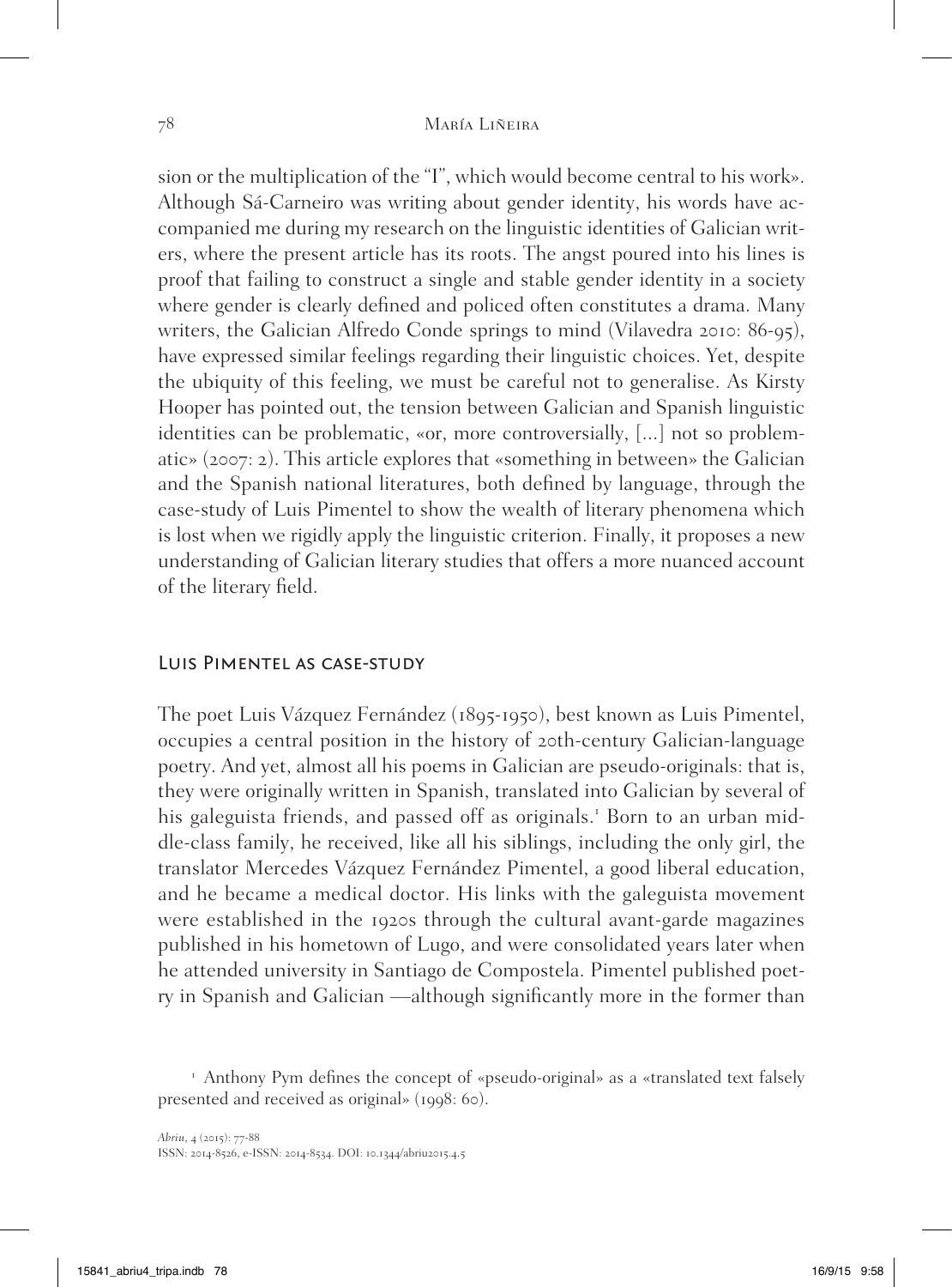in the latter— in literary magazines and newspapers. His poetry circulated amongst his friends and his reputation as the finest Galician poet in both Galician and in Spanish grew to the extent that several key literary agents showed interest in publishing his work. Camilo José Cela, who was the founder of the literary magazine *Papeles de Son Armadans*, offered to publish his poetry, first in Spanish and later in Galician. And yet, despite repeatedly trying to get a book published, he managed to publish only a short book of eight poems in Galician, *Triscos* (1950). Posthumously, his friends published a collection in Galician, *Sombra do aire na herba* (1959), and a collection in Spanish, *Barco sin luces* (1960); his bilingual *Obras completas* were finally published in 2009. It would take more space than we have here to describe the intricacies of his complicated and unfortunate publishing history but it will suffice to say that Pimentel's «drama textual», as Arcadio López-Casanova (1990) calls it, is not only a personal matter, but a testament to the difficulties of publishing literature in Galicia and Spain in the first half of the 20th century. The fact that his work was linguistically unstable added another layer of difficulty.

Officially, Pimentel was a bilingual poet; his book *Barco sin luces* had two versions: one in Galician and another in Spanish, and Pimentel seemed as keen to publish one as the other. We could think of Pimentel as another Galician bilingual author but, as his contemporaries knew, he was not. Despite being all his life in daily contact with Galician, having encountered positive attitudes towards the language, and being part of the galeguista movement, Pimentel, like many people of his social class, had a limited productive knowledge of the language. Hence, his poems were either entirely translated into Galician or carefully revised by friends. These friends included some important galeguistas of the 20th century: Evaristo Correa Calderón translated into Galician his first published poem; Ánxel Fole edited *Triscos*, whose title was chosen by Ramón Piñeiro, one of Pimentel's oldest and closest friends and frequent translator; and Celestino Fernández de la Vega, who edited *Sombra do aire na herba*, titled the book, selected the poems and translated them into Galician.

This information was kept a secret for decades with complex results. In 1974, an anthology of Galician literature was published that featured original Galician poems next to their translation into Spanish; the translator, the poet Miguel González Garcés, explains Ricardo Carvalho (also Carballo) Calero, «que cria traduzir a Pimentel [...] traduz-me a mim neste caso» (1989: 268).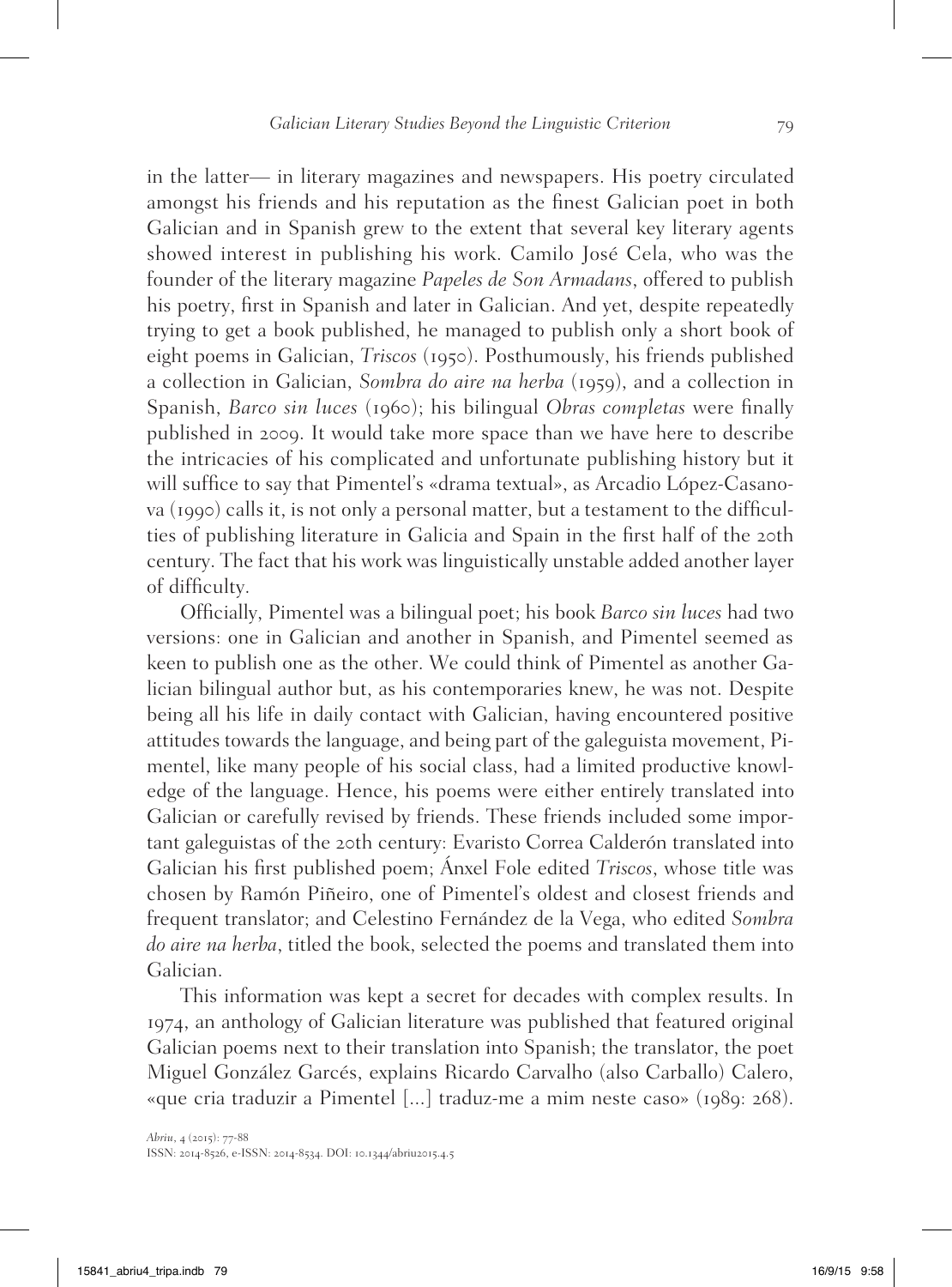Since the late 1970s, thanks to the academic work of Carvalho Calero and Aracéli Herrero Figueroa, the linguistic nature of Pimentel's poetry has become known. Nonetheless, it was not until 1990, when the Real Academia Galega dedicated to Pimentel the Día das Letras Galegas, an event set up in 1963 to commemorate those who write in Galician, that most critics and readers discovered that his poems were pseudo-translations. Because the information threatened Pimentel's position in the canon, critics either ignored the issue altogether, as they had done so far, or tried to justify his language choice. In her book *Rosas na sombra: A poesía de Luís Pimentel*, Pilar Pallarés takes great pains to justify the Spanish version of his book *Barco sin luces* and considers, for instance, «[a]té que ponto as tentativas dunha edizón en español, xa nos anos 40, son fruto dunha decisión espontánea, dos consellos de Dámaso Alonso, ou resultado do clima de represón e terror» (1990: 21).<sup>2</sup> Here, Pallarés assumes that Pimentel wrote his poetry in Galician and was persuaded or coerced by external factors hostile to Galician to self-translate it into Spanish. In other words, she ignores the fact that he wrote his poetry in Spanish and was persuaded by external factors favourable to Galician to let others translate his work into Galician and pass it off as an original.

The general conclusion was that «[a]xudado ou non, do que non restan dúbidas é da insobornable vocación de poeta galego de Pimentel e mesmo de poeta en lingua galega» (Murado 1990: 29). That is, Pimentel's position in the canon was consolidated and we could say, following Gideon Toury, that his Galician-language, «while genetically a translation, [it] cease[d] to *function* as one» (1995: 138; italics in the original). In other words, Pimentel's original poetry belongs to the category of texts which «have been negated by transfiguration, by an act of appropriative penetration and transfer in excess of the original, more ordered, more aesthetically pleasing. There are originals we no longer turn to because the translation is of a higher magnitude» (Steiner 2000: 194– 195). A further example of this is provided by the contemporary anthologies of Galician literature translated into English published in 2010, *Anthology of Galician Literature* 1196*–*19<sup>81</sup> edited by Jonathan Dunne and Breogán's *Lighthouse: An Anthology of Galician Literature* edited by Antonio Raúl de Toro Santos. Like González Garcés's anthology, they both include an English trans-

<sup>&</sup>lt;sup>2</sup> Alonso was a fellow poet in Spanish, a powerful critic and one of the most important Hispanists at the time.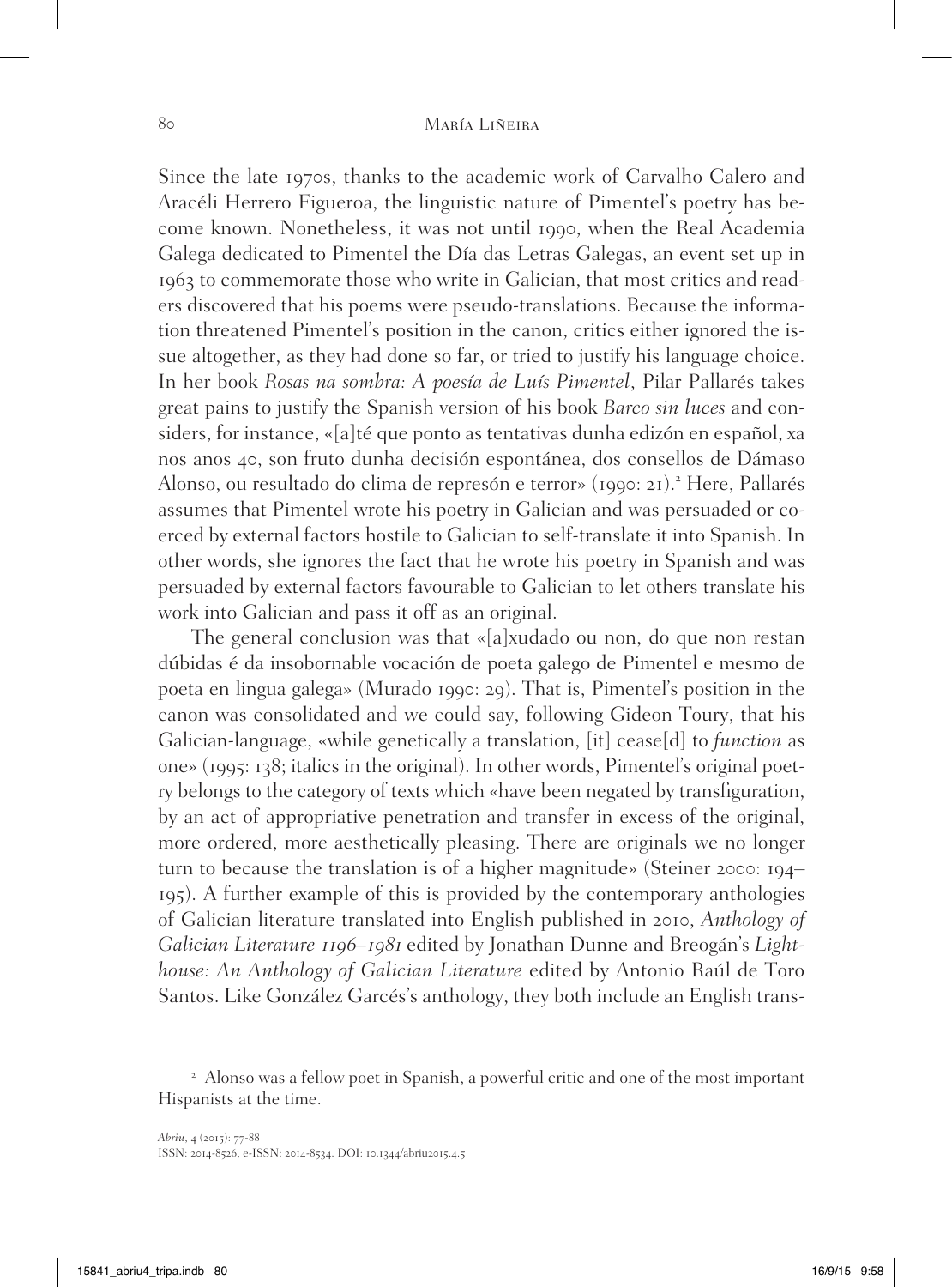lation of the Galician translations of «A Rosalía» and «Paseo» published in 1959 in *Sombra do aire na herba*.

#### The Linguistic Criterion

This conclusion will surprise many because Galician literature is conceptualised as that exclusively written in Galician and writers are closely policed. The linguistic criterion, or «criterio filolóxico», was officially sanctioned in the introduction of Carvalho Calero's seminal work *Historia da literatura galega contemporánea*, published in 1962. The idea was a legacy of the late 18th-century German philosophy, to which we owe most of our linguistic ideologies. Johann Herder, Johann Fichte, and Friedrich Schleiermacher developed and disseminated the idea that one of the key elements of a nation was language. The Portuguese philosopher Eduardo Lourenço refers to this as a process of *sacralização* which produced an «*ontologização* do laço que liga uma língua a uma pátria» (1999: 185; italics in the original). Thus, «[a] língua [deixou] de ser a mera expressão histórica contingente de uma realidade igualmente contingente e histórica como é uma pátria, em sentido político, para ser o seu *fundamento*, ou antes, a sua *substância*» (Lourenço 1999: 184; italics in the original). In order to become a fully-fledged nation, communities had to develop and institutionalise their linguistic varieties into only one national language. And, since almost no European state could claim to be wholly monolingual when this ideology spread throughout Europe and became the official linguistic ideology of its states, «it became imperative for any supralocal community to achieve the desired unity by exercising a strict control over language» (Valle and Gabriel-Stheeman 2002: 7).

The bilingual situation of those communities where, apart from Basque, Catalan and Galician, Spanish was spoken, posed a dilemma: which language should be deemed the national language? These communities' answers have differed greatly and varied throughout time, depending, among many other factors, upon the political scenario and the situation of the regional language in terms of its social prestige and number of speakers. However, apart from the process to revitalise Basque, Catalan, and Galician, these communities were also involved in the process of exercising strict control over the supralocal language, Spanish. Both processes were ideologically similar because, as Kathryn Woolard has pointed out, «movements to save minority languages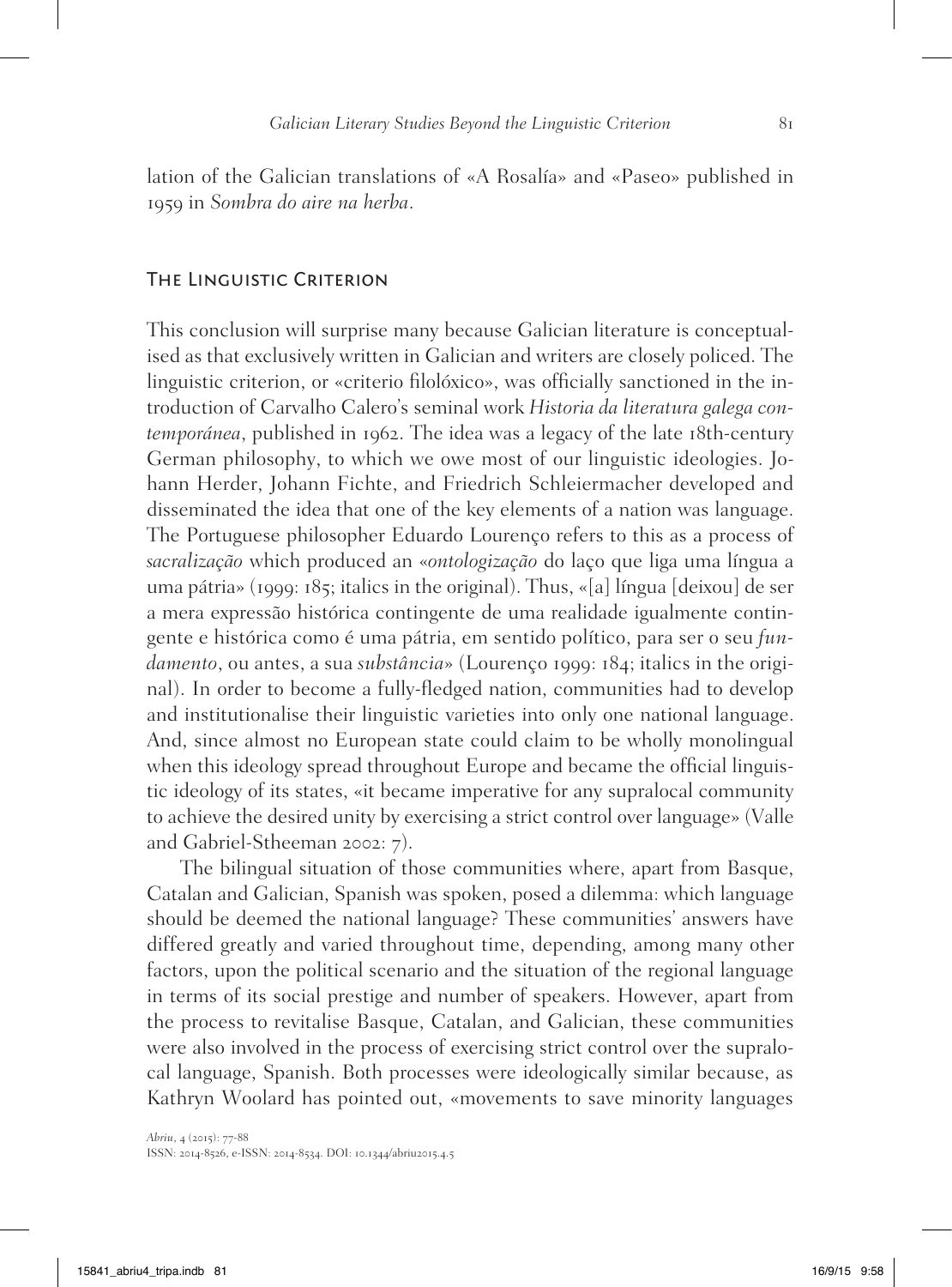ironically are often structured, willy-nilly, around the same received notions of language that have led to their oppression and/or suppression» (1998: 17; 118). One of the main strategies used by both processes is the sociolinguistic phenomenon called «erasure», which offers a «totalizing vision in which some groups (or activities, or [linguistic] varieties) become invisible and inaudible» (Irvine 2001: 39).<sup>3</sup>

Official Galician literary history presupposes that the linguistic criterion was operative since the 19th-century *Rexurdimento* or the time of the Irmandades da Fala, founded in 1916, although at the time the linguistic criterion was not even firmly established in Spanish literature. As Elias Torres Feijó (2000: 975) convincingly argues, the use of Galician is a «défice projectivo», that is, it constitutes one of the needs detected «que indicam um vazio que se quer preencher (ou umha presença que se quer substituir), um projecto que se quer realizar» (2000: 975). In other words, advocating the linguistic criterion is not the same as adhering to it, as Pimentel's case shows.

In recent years, scholars such as Dolores Vilavedra (1999), have proposed a new field nómos, that is, «the principle of vision and division [of] the [literary] field» (Bourdieu 1996: 223), drawing from the work of Itamar Even-Zohar. Vilavedra affirms as belonging to Galician literature those authors and works that are part of the Galician literary system but the nómos that determines who belongs and who does not is not addressed. The systemic criterion is almost always used as a synonym for Galician national literature and it does not engage with the literary phenomena in between traditions. In other words, it does not address the elephant in the room: what happens with the works of Galician-born writers that are not written in Galician? Or, as Carvalho Calero put it referring to Pimentel, «¿pertenece a la literatura española o a la galle $ga$ ?» (Carballo 1981: 9).

As Kirsty Hooper shows, the question of language choice is «one of the key, but largely unarticulated, problems in contemporary Galician cultural discourse» (2007: 1). In the literary field, the problem is epitomised by the endless debates that arose between Ramón del Valle-Inclán and Emilia Pardo Bazán. Most scholars avoid the subject altogether, others acknowledge the is-

<sup>3</sup> For instance, according to Jordi Gracia, Manuel Rivas is read by «un altísimo porcentaje de ciudadanos como un narrador y poeta de la literatura española (y no, como es, traducido del gallego)» (2000: 9).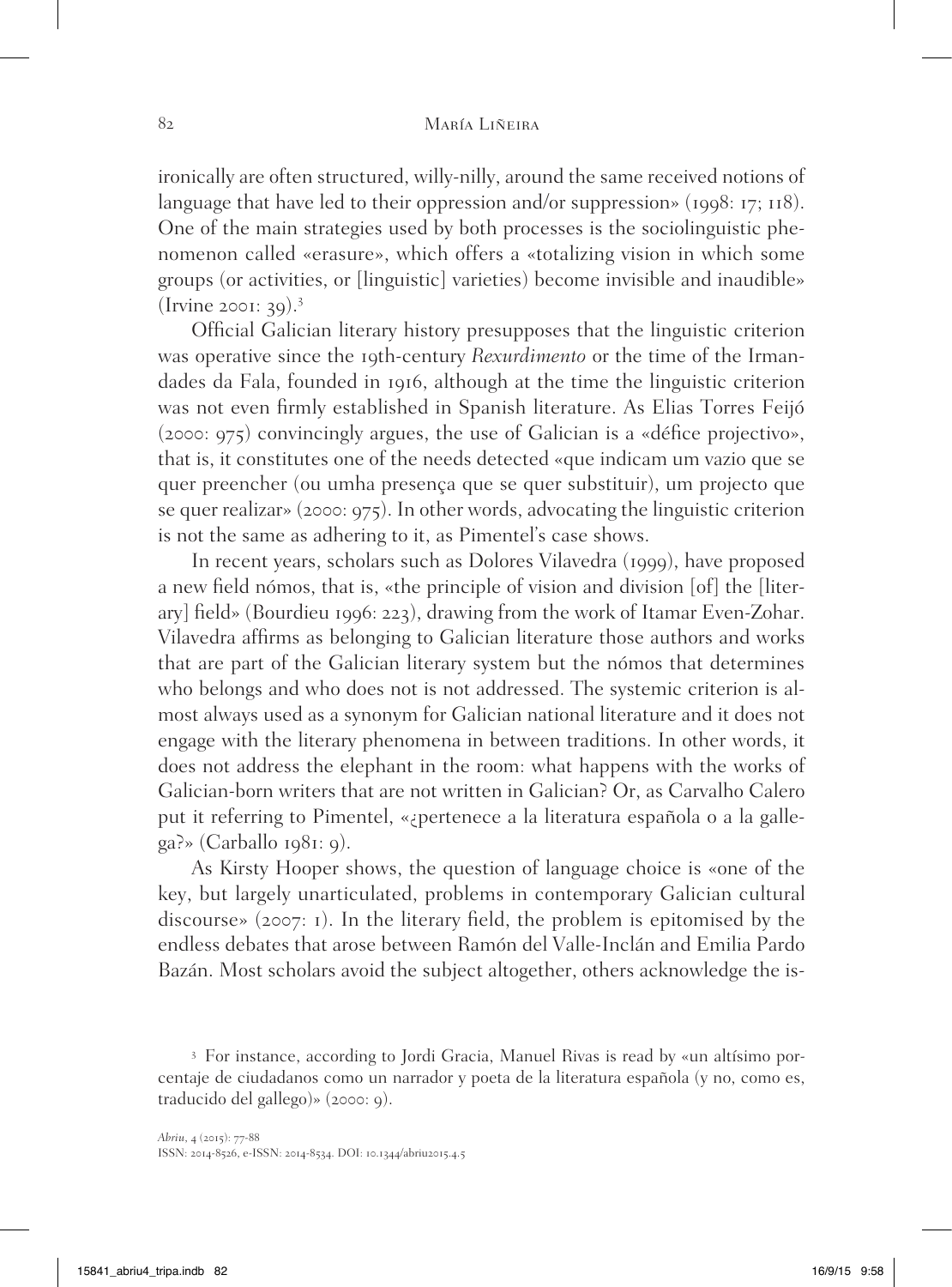sue by warning the reader, quite often in a footnote, that they only study the writer's Galician-language work. Yet every now and then, usually motivated by institutional decisions or the forces of the market, a voice cries out in the desert in favour or against the inclusion of Spanish-language authors in the Galician literary canon. Thus, apart from discussing the issue of the essence of the national literature at a suprapersonal level, we must also discuss the issue at a more personal level because, «one of the central stakes in literary [...] rivalries is the monopoly of literary legitimacy» (Bourdieu 1996: 224). The question is, therefore, who belongs and who does not belong to the literary field? Who is and who is not a national writer? This issue must be analysed in the context of a wider discussion about identity.

## LITERARY CITIZENSHIP

Drawing on Hooper, I take from Mario Santana's work the concept of literary citizenship, which could be defined as the status of those who belong to a given literary system or literary field or simply literature, depending on the theoretical framework we use. It focuses the attention on issues of identity. The *Diccionario da Real Academia Galega* supplies a seemingly straightforward answer to what it is to be a Galician: as an adjective, galego/-a means «De Galicia e dos seus habitantes», and as a noun, «persoa natural ou habitante de Galicia» and «idioma falado en Galicia e nas zonas próximas de Asturias, León e Zamora». This definition does not, however, explain the complex web of issues surrounding identity in a peripheral community where there is a nationalist movement involved in the struggle for a certain degree of independence from another, contesting, nationalist movement.

The popular definitions of identity have basically four alternative criteria: birthplace, descent, sentiment/behaviour, and language (Woolard 1989: 37- 38). For an important nationalist sector, a person is Galician if, being born in Galicia or of Galician parents outside Galicia (or being brought up in Galicia, I would add), he or she feels Galician, knows the traditions, and uses the language. Failing to fulfill any of these four criteria lessens a given person's degree of Galicianness. Not all of the criteria have the same relevance, however. Those who do not envisage Galicia as an entity separate from Spain or work for its autonomy are said to be less Galician by some. Contemporary writer Miguel-Anxo Murado claims that «[l]os gallegos no son más o menos gallegos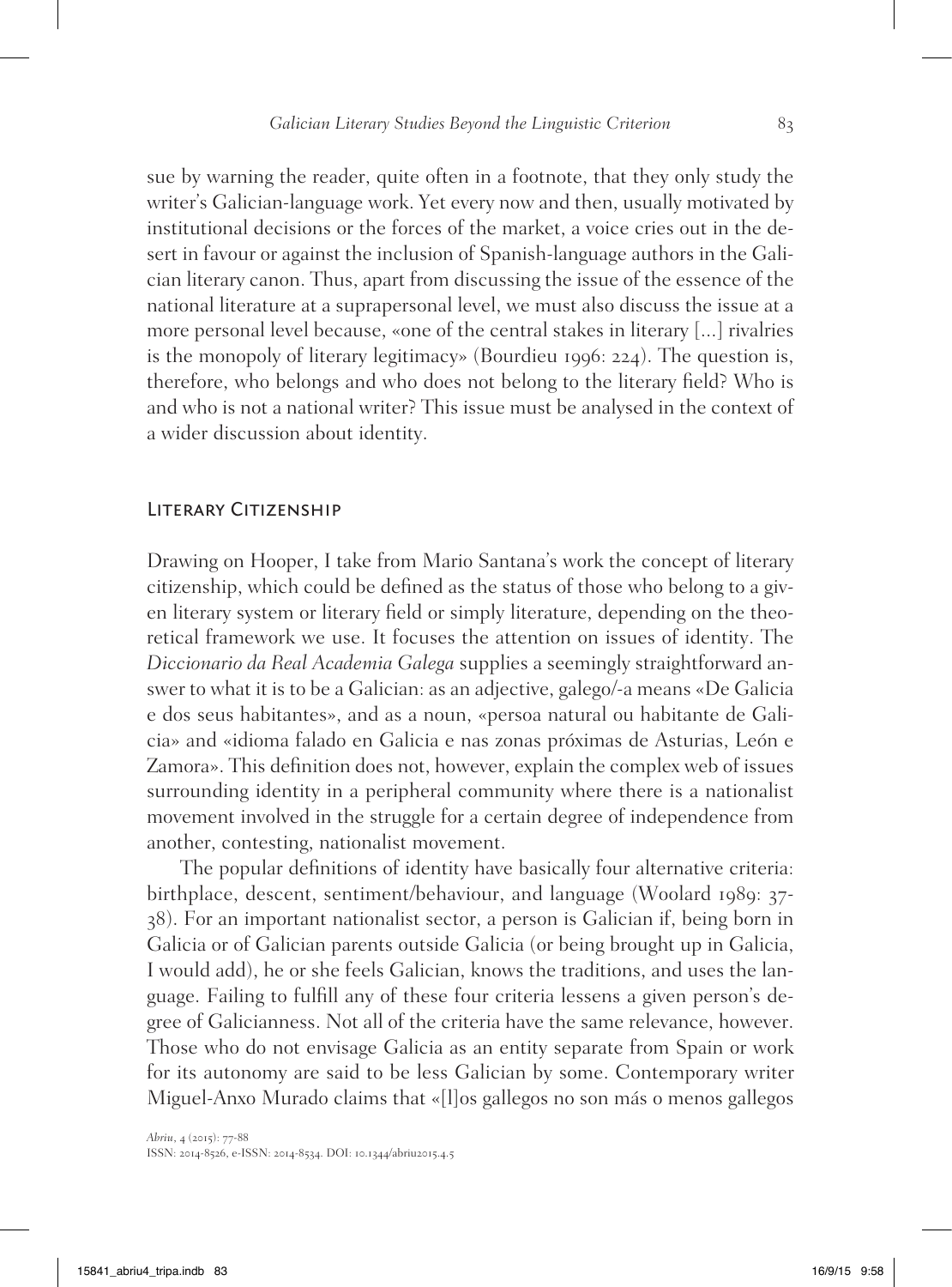por tener conciencia política de serlo» (Murado 2008: 103), a view shared by most Galicians, although many a nationalist would profoundly disagree.<sup>4</sup> For instance, the intellectual galeguista Ramón Piñeiro (1915-1990) talked of a «Galicia galega», opposed to the «Galicia anti-galega» (Rojo 1987: 9). Kathryn Woolard's findings for the Catalan case are similar: «some Catalan nationalists assert that it is necessary to demonstrate loyalty to the language, customs, and institutions of Catalonia in order to be Catalan, even if one is of Catalan descent for generations» (Woolard 1989: 39).

For lack of a more precise terminology, we only have one adjective (galego/-a) to refer to the different manifestations of Galician identity and thus the label Galician literature, conventionally used to refer to that literature written in Galician, cannot encompass the totality of the literature written by Galicians. Many think that defining Galician literature as that written by Galicians regardless of their language is a step back. Naturally, we must be vigilant of what it is at stake. As a codified language, Galician is endangered by Spanish; as a spoken language, more traditional varieties are being displaced by a heavily Castilianised variety; and literature in Galician could be said to be like other «minor languages and literatures [...] subject to the invisible but implacable violence of their dominant counterparts» (2004: back cover), as Pascale Casanova shows in *The World Republic of Letters*. According to postcolonial theorist, Gayatri Spivak, «the use of essentialism as a short-term strategy to affirm a political identity can be effective» (qtd. in Morton 2003: 75) to empower minority groups. The linguistic criterion can be considered an example of «strategic essentialism».

Nonetheless, the rigid application of the linguistic criterion, that is, that Galician literature be exclusively written in Galician, to Galician literary studies has serious shortcomings. Unless we overcome what José Lambert's calls «la concepción estática [...] de las literaturas nacionales [...] según las cuales las tradiciones literarias coincidirán sólo con tradiciones lingüísticas al tiempo que todas las tradiciones lingüísticas coincidirán con el principio de las naciones» (Iglesias Santos 1999: 258), we will not be able to explain cases such as that of Pimentel. In other words, we must be careful of imposing the lin-

<sup>4</sup> The critic and Galician nationalist politician Francisco Rodríguez resents those contemporary writers who «por puro oportunismo mercantilista — a "política" de prémios desde o campo ideolóxico españolista e obxectivamente ao servizo da asimilación cultural e lingüística, acaba<sup>[n]</sup> por ser escritor<sup>[es]</sup> galego<sup>[s]</sup>» (Rodríguez 1990: 16).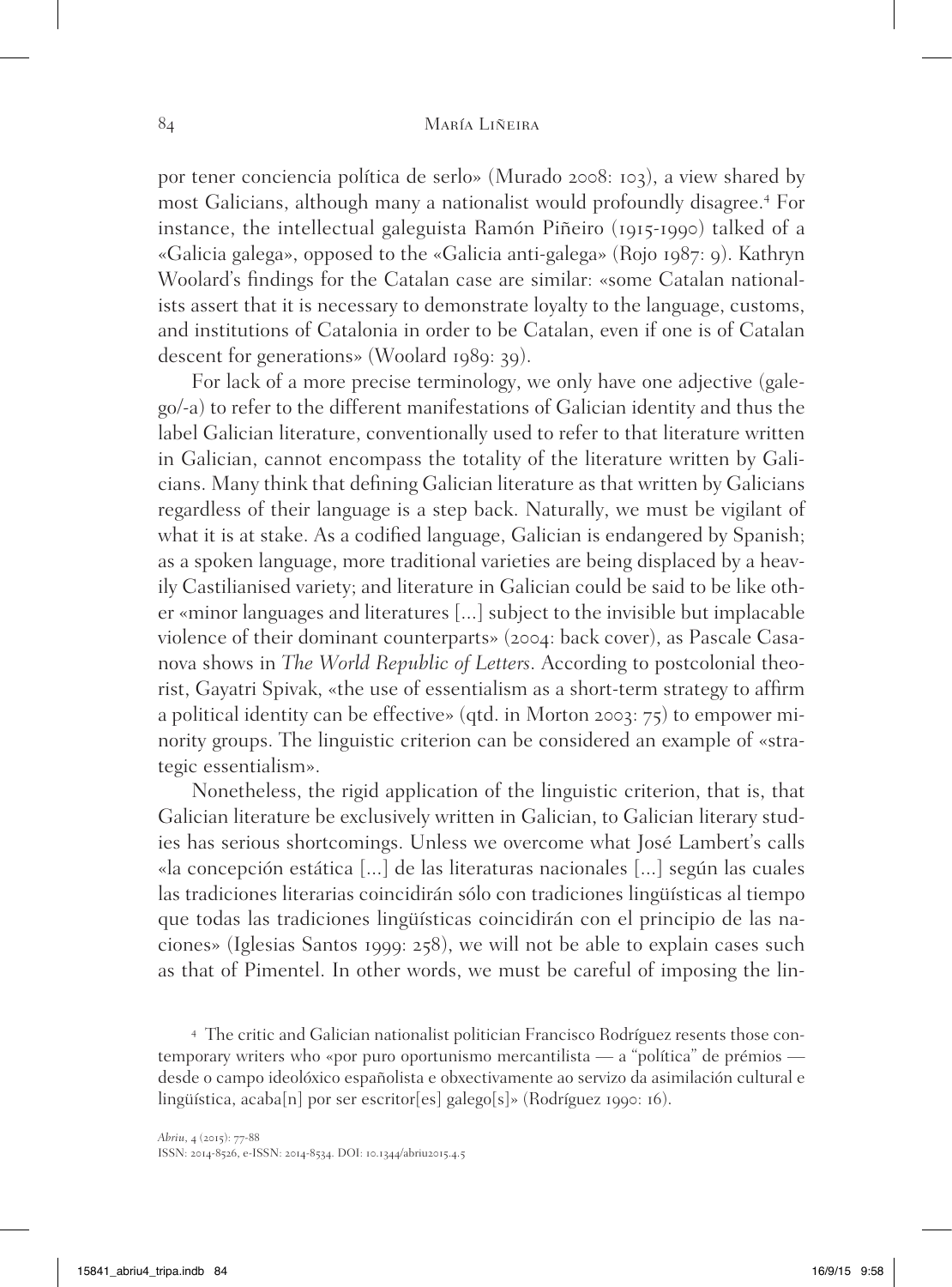guistic criterion in Galician literary studies because it prevents us from engaging with the variety of literary phenomena. The idea that Galicianness can only be expressed in Galician has made scholars forget how complex the politics of language, and therefore of power, are in multilingual societies. Furthermore, the rigid obedience of the linguistic criterion has prevented scholars from asking questions such as: how do Galician writers in Spanish convey their Galicianness? What are the differences, if there are any, between the Galician-language and Spanish-language works of bilingual writers? What are the interliterary relations between Galician writers in Galician and in Spanish? The linguists Mauro Fernández and José del Valle argue that «the majority of Galicians display linguistic practices and attitudes that do not match the dominant discourse that identifies language (Galician) and social identity» (Valle 2000: 123). Similarly, most Galicians feel that the literatures of Valle-Inclán, Pardo Bazán and certainly Pimentel speak of and to them, despite the general consensus that Galician literature is only written in Galician.

In the terminology of Itamar Even-Zohar's polysystem theory we could talk of «the Galician literary system in Galician» and «the Galician literary system in Spanish» but, apart from being a rather clumsy expression, I doubt there were ever two different literary systems, especially before the 1980s; the Spanish-language work of authors such as Luis Pimentel and Luis Seoane was part of the same set of literary relations as the Galician-language work of Luz Pozo Garza and Xohana Torres. What is more, many of these Spanish-language writers were interpellated, in the Althusserian sense of the term,<sup>5</sup> by the galeguista cultural agents, who were largely targeting the urban, educated, upper- and middle-classes because they could provide the important symbolic capital that Galician needed. By the 1930s, Galician had established itself as a literary language and many young writers, though most monolingual Spanish-speakers, started writing in Galician. To borrow Blanco Amor's words, they wrote in Galician «como quen emprega un idioma aparte, alleo aos seus oríxenes, unha lingua koiné como o esperanto» (Ruiz de Ojeda 1994: 106–107). The *galeguismo* continued to interpellate writers, such as Pimentel, who could provide significant symbolic capital for Galician literature, but, in order to be integrated into Galician literature their often complex linguistic performance had to be either

<sup>5</sup> «[I]deology "acts" or "functions" in such a way that it "recruits" subjects among the individuals [...] or "transforms" the individuals into subjects» (Althusser 2004: 699).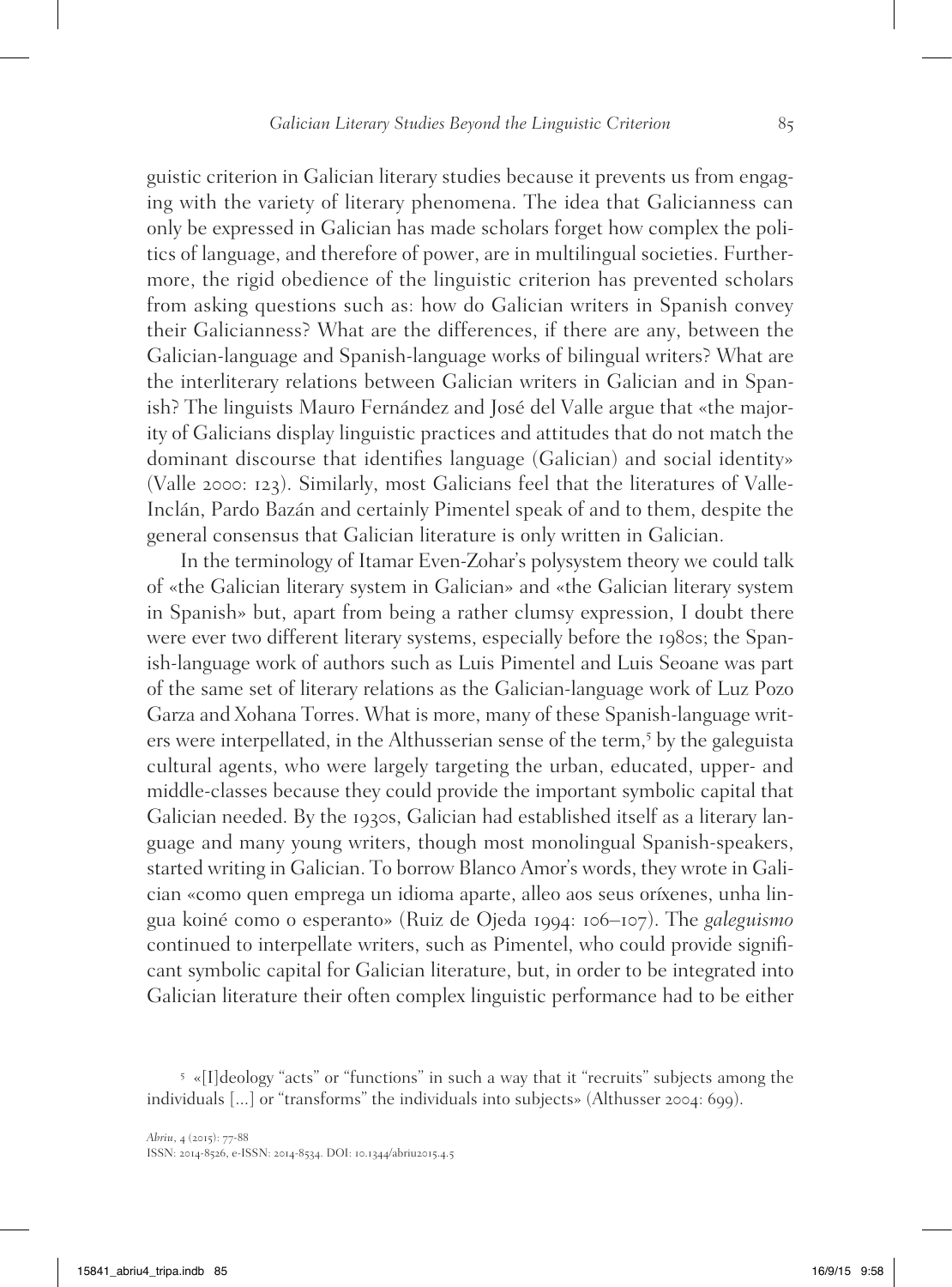simplified or justified. In my opinion Xoán González-Millán uses the second strategy when he talks about «la suspensión temporal del criterio filológico» (2000: 10) and justifies the émigré and exile Luis Seoane's Spanish-language works as a means to establish better relationships with the Argentine elites. The attitudes towards Galician in Argentine were negative among the Galician diaspora and the local elites, but the same can be said for Galicia and Spain.

To conclude, I think we must walk the difficult path of the happy medium and challenge the equation «one nation, one language, one literature» while trying to understand the strategic reasons as to why communities hold firm to it. Making Xoán González-Millán's aim my aim: in my research I strive to «superar o espellismo dunha cultura filolóxica na definición e delimitación do comportamento dunha literatura nacional e na concepción mesma do fenómeno lingüístico» (González-Millán 1998: 6), so we can contribute to the construction of a model that can give a more nuanced account of the complex relationship human beings establish with the languages they speak and how this relationship is reflected in literature.

## WORKS CITED

- Althusser, Louis (2004). «Ideology and Ideological State Apparatuses». Julie Rivkin; Michael Ryan (eds.). *Literary Theory: An Anthology*. Oxford: Blackwell Publishing, 693-702.
- BOURDIEU, Pierre (1996). *The Rules of Art. Genesis and Structure of the Literary Field.* Stanford: Stanford University Press.
- Carballo Calero, Ricardo (1962). *Historia da literatura galega contemporánea*. Vigo: Galaxia.
- Carvalho Calero, Ricardo (1989). *Estudos e ensaios sobre literatura galega*. O Castro: Ediciós do Castro.
- Casanova, Pascale. 2004. *The World Republic of Letters*. Translated by M. B. DeBevoise. Cambridge, MA; London: Harvard University Press.
- Dunne, Jonathan (ed.) (2010). *Anthology of Galician Literature (1196-1981) = Antoloxía da literatura galega*. Santiago de Compostela; Vigo: Xunta de Galicia; Edicións Xerais de Galicia.
- González González, Manuel; Santamarina Fernández, Antón (2012). *Diccionario da Real Academia Galega.* [Online] [September 2014]. <http://academia.gal>.
- González-Millán, Xoán (1998). «O criterio filolóxico e a configuración dunha literatura nacional: achegas a un novo marco de reflexión». *Cadernos da Lingua*, 17, 5-24.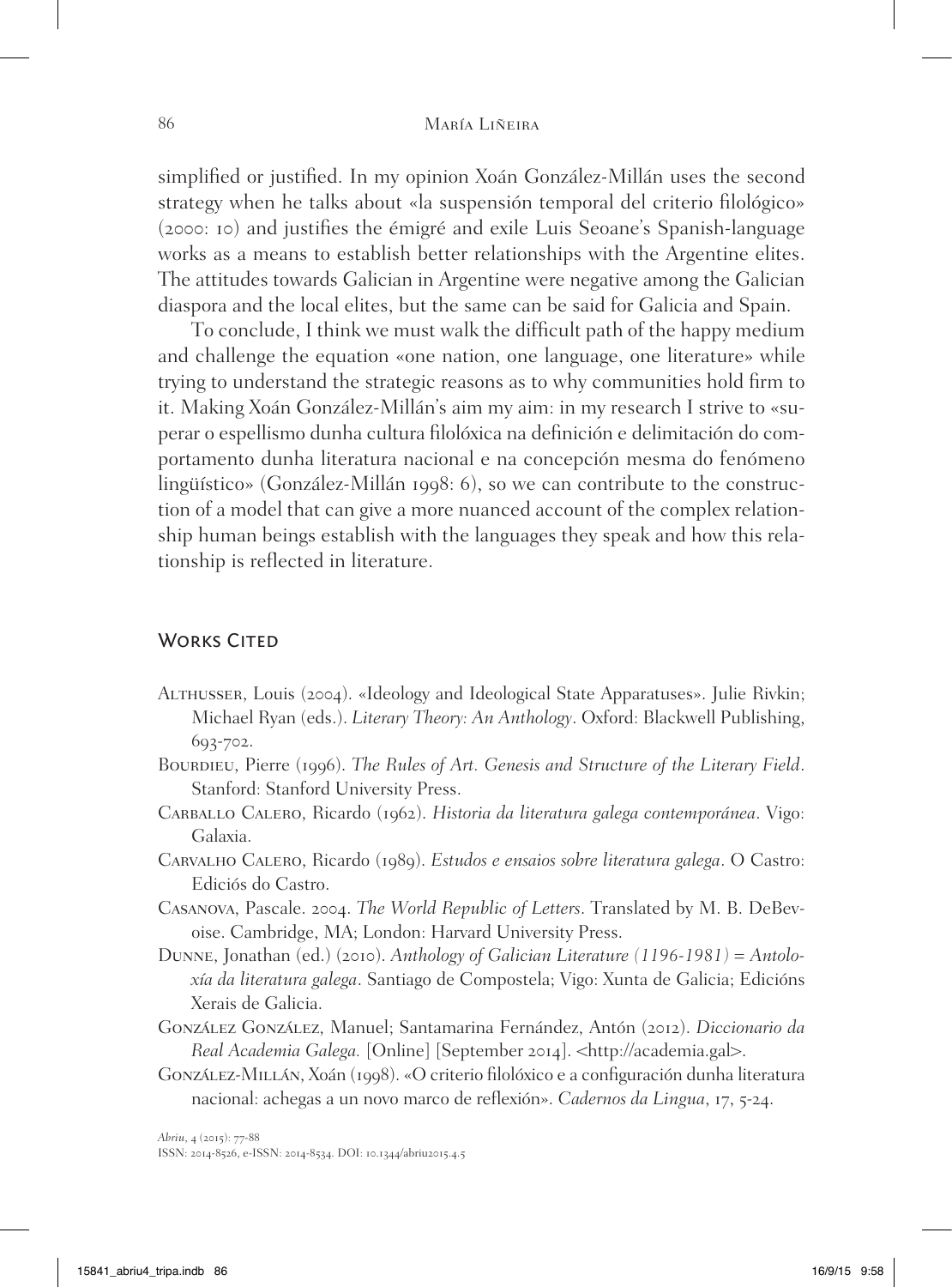- González-Millán, Xoán (2002). «El exilio gallego y el discurso de la restauración nacional». *Arizona Journal of Hispanic Cultural Studies*, 6, 7-23.
- Gracia, Jordi (2000). «Los nuevos nombres, 1975-2000» (Primer suplemento). Francisco Rico (ed.). *Historia y crítica de la literatura española, volume* 9/1. Barcelona: Crítica.
- Hooper, Kirsty (2007). «"This festering wound": Negotiating Spanishness in Galician Cultural Discourse». Cristina Sánchez-Conejero (ed.). *Spanishness in the Spanish Novel and Film*. Newcastle: Cambridge Scholars's Press, 147-156.
- Iglesias Santos, Montserrat (1999). *Teoría de los polisistemas*. Madrid: Arco Libros.
- Irvine, Judith T. (2001). «"Style" as distinctiveness: the culture and ideology of linguistic differentiation». Penelope Eckert; John R. Rickford (eds.). *Style and Sociolinguistic Variation*. Cambridge: Cambridge University Press, 21-43.
- López-Casanova, Arcadio (1990). *Luís Pimentel e* Sombra do aire na herba. Vigo: Galaxia.
- Lourenço, Eduardo (1999). *A Nau de Ícaro seguido de Imagem e Miragem da Lusofonia*. Lisboa: Gradiva.
- Morton, Stephen (2003). *Gayatri Chakravorty Spivak*. London; New York: Routledge.
- Murado, Miguel-Anxo (1990). *Luís Pimentel (*1895-1958*): Unha fotobiografía*. Vigo: Edicións Xerais de Galicia.
- Murado, Miguel-Anxo (2008). *Otra idea de Galicia*. Barcelona: Debate.
- Pallarés, Pilar (1991). *Rosas na sombra: A poesía de Luís Pimentel*. Vilaboa: Edicións do Cumio.
- Pimentel, Luis (2009). *Obra completa*. Edited by Araceli Herrero Figueroa. Vigo: Galaxia.
- Pimentel, Luis (1960). *Barco sin luces*. Lugo: Celta.
- Pimentel, Luis (1959). *Sombra do aire na herba*. Vigo: Galaxia.
- Pimentel, Luis (1950). *Triscos*. Pontevedra: Gráficas Torres, colección Benito Soto.
- Pym, Anthony (1998). *Method in Translation History*. Manchester: St Jerome Publishing.
- Rocha, Clara (2013). «Modernist Magazines in Portugal: Orpheu and its Legacy: Orpheu (1915); Exílio (1916); Centauro (1916); Portugal Futurista (1917); Contemporânea (1915, 1922-6); Athena (1924-5); Sudoeste (1935); Presença (1927–38, 1939- 40 [1977]». Peter Brooker *et al.* (eds.). *The Oxford Critical and Cultural History of Modernist Magazines. Volume III, Europe* 1880-1940. *Part I*. Oxford: Oxford University Press, 413-435.
- Rodríguez, Francisco (1990). *Literatura galega contemporánea: problemas de método e interpretación*. Vilaboa: Edicións do Cumio.
- Rojo, Arximiro (1987). *As mocedades galeguistas: Historia dun compromiso*. Vigo: Galaxia.
- Ruiz de Ojeda, Victoria A. (ed.) (1994). Entrevistas con Blanco-Amor. Vigo: Editorial Nigra.